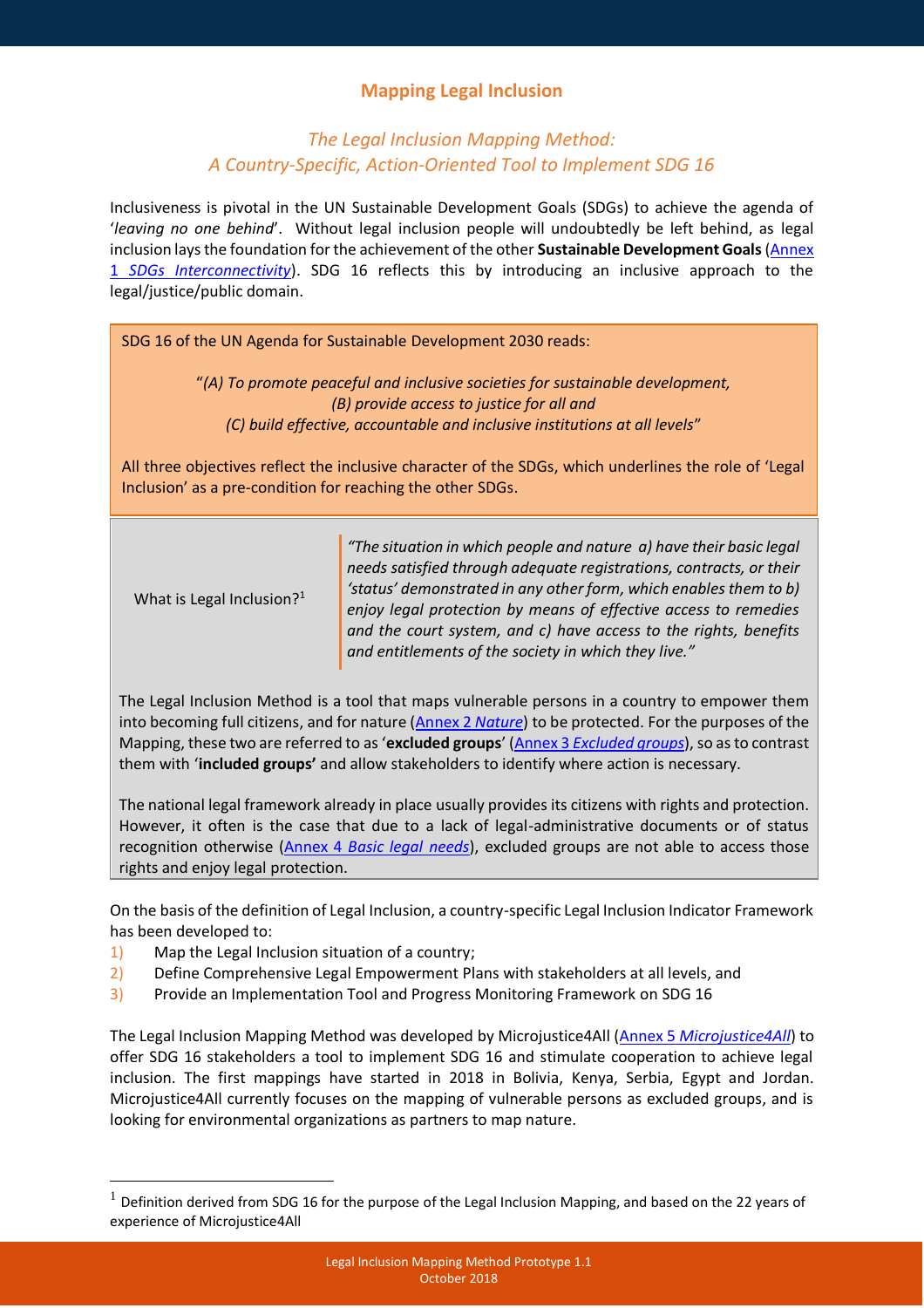#### **Challenge and Opportunities**

Legal Empowerment work is essential for the legal inclusion and protection of excluded groups. Despite its importance, it has been overlooked by the development and humanitarian-aid sector, but SDG 16 offers an opportunity to structurally include it in donor funding schemes.

SDG 16 offers an opportunity to enhance legal empowerment activities worldwide as it incorporates 'Legal Inclusion' as a goal on the international agenda. Legal inclusion requires well-focused legal empowerment work in which stakeholders join forces. This is the reason an operational framework for the implementation of SDG 16 was developed:

> *The Legal Inclusion Mapping Method: A Country-Specific, Action-Oriented Tool to Implement SDG 16*

## **The Legal Inclusion Mapping Method**

The Legal Inclusion Mapping Method is an extensive country-specific and action-oriented **three-part program**:

● The **Legal Inclusion Mapping**

a) examines a country's overall situation of legal inclusion/exclusion, and b) identifies the country's excluded groups, as well as the needs for their legal empowerment, pointing to solutions.

- The **Comprehensive Legal Empowerment Plan to Achieve Legal Inclusion** is a solution-based program that takes the results of the Mapping's analysis to implement sustainable and inclusive solutions to meet the excluded groups' legal needs. The Plan involves stakeholders in the specific excluded groups as well as in the legal and government sector.
- The **Progress Monitoring Framework on SDG 16** comprises an Implementation Plan establishing targets and a timeline for the implementation of recommended: a) modifications and introduction of innovative tools for the legal-administrative and institutional framework; b) innovative standardized, scaled-up legal service provision for the various target groups. It monitors and measures progress through periodical update mappings vis-à-vis the baseline established in the mapping (until 2030).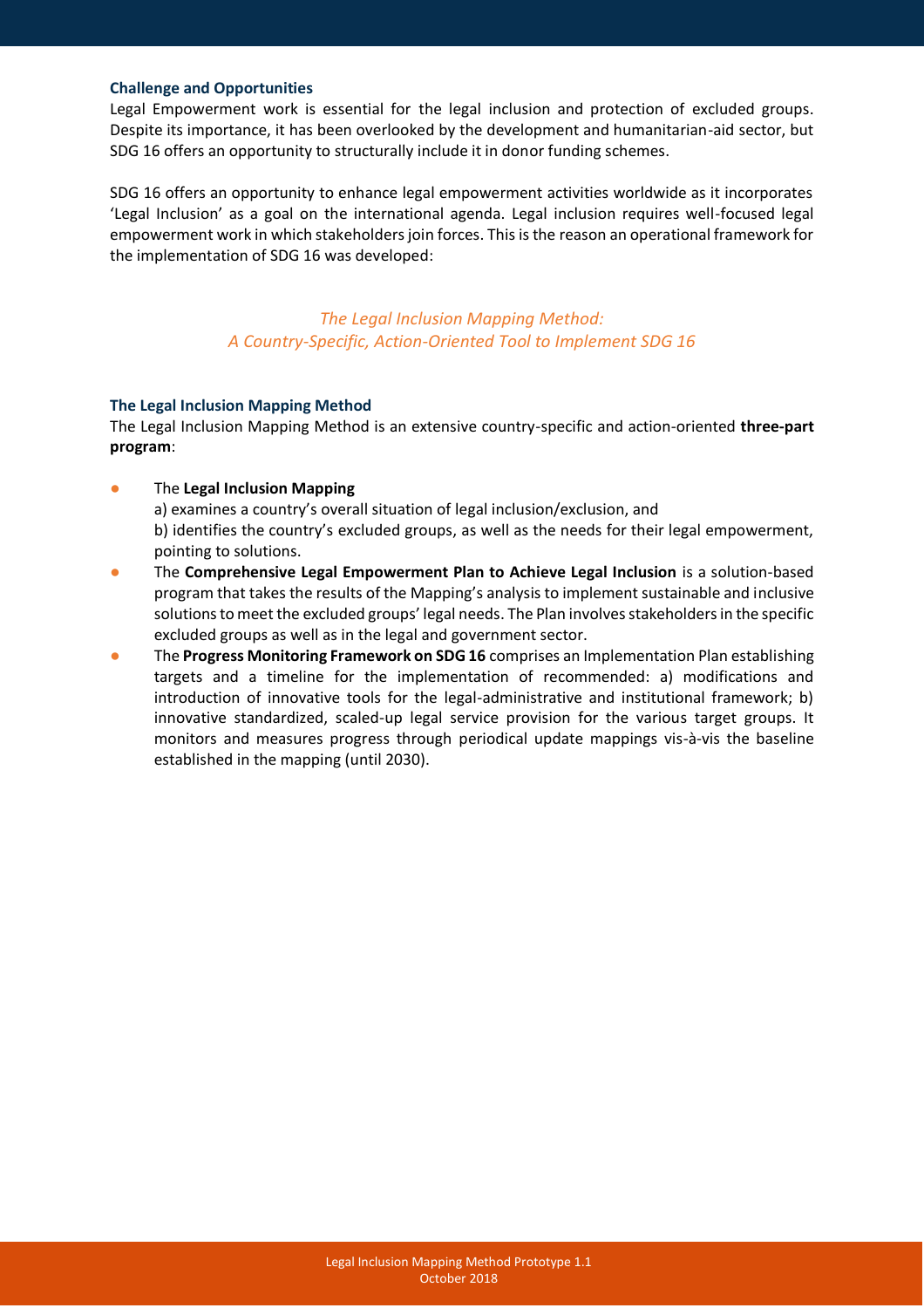#### **Legal Inclusion Indicators**

The Mapping Method makes use of three sets of indicators. These relate to the three agents of legal interactions: people, legal services and the State. It measures their ability to contribute to legal inclusion.



#### **The Mapping Process**

The Mapping examines the situation of vulnerability of excluded groups, and offers a diagnosis of their legal issues to find solutions within the legal-administrative framework to resolve these issues. In other words, the Mapping Research (Annex 6 *[Methodology](http://microjustice4all.org/mj4all/images/1_about/1810%20annex%206.pdf)*) identifies a country's **Justice Gap** and provides a Comprehensive Legal Empowerment Plan to address it. This Plan is drafted based on '**What Works**' as seen in existing legal empowerment programs across the world.

The table below shows how the mapping method provides an implementation plan for SDG 16 in its totality and a progress monitoring framework.

| <b>Agents of legal</b><br><b>interactions</b> | <b>Country Mapping</b><br>on basis of legal<br>inclusion indicators | <b>Mapping legal inclusion</b><br>situation of Excluded<br><b>Groups in Country per group</b> | <b>SDG 16</b>                                                                          |
|-----------------------------------------------|---------------------------------------------------------------------|-----------------------------------------------------------------------------------------------|----------------------------------------------------------------------------------------|
| People                                        | Society                                                             | Excluded group                                                                                | <b>Peaceful and Inclusive Societies</b><br>for Sustainable Development                 |
| <b>State</b>                                  | Legal and<br>Institutional<br>Framework                             | Legal and Institutional<br>Framework applied to<br>excluded group                             | Effective, accountable and<br>inclusive institutions on all<br>levels                  |
| Legal Services                                | Legal Services                                                      | Legal Services available to<br>excluded group                                                 | Access to Justice                                                                      |
| <b>Outputs</b>                                |                                                                     |                                                                                               |                                                                                        |
|                                               | Comprehensive Legal Empowerment Plan to<br>achieve Legal Inclusion  |                                                                                               | <b>Implementation Tool &amp; Progress</b><br>Monitoring Framework for<br><b>SDG 16</b> |

The Method's approach of simultaneous mappings across the globe allows for **cost-efficient** operations, improved consistency, as well as, mutual learning and **innovation**.

The legal inclusion mapping teams engage with stakeholders on various levels from the start. This ensures that relevant institutions and organizations in the mapped countries are consulted and bought-in from the beginning of the mapping process to develop a broadly backed Comprehensive Legal Empowerment Plan.

This approach strengthens national legal-administrative institutions on the basis of the needs of marginalized populations while increasing legal security for all groups and individuals in society.